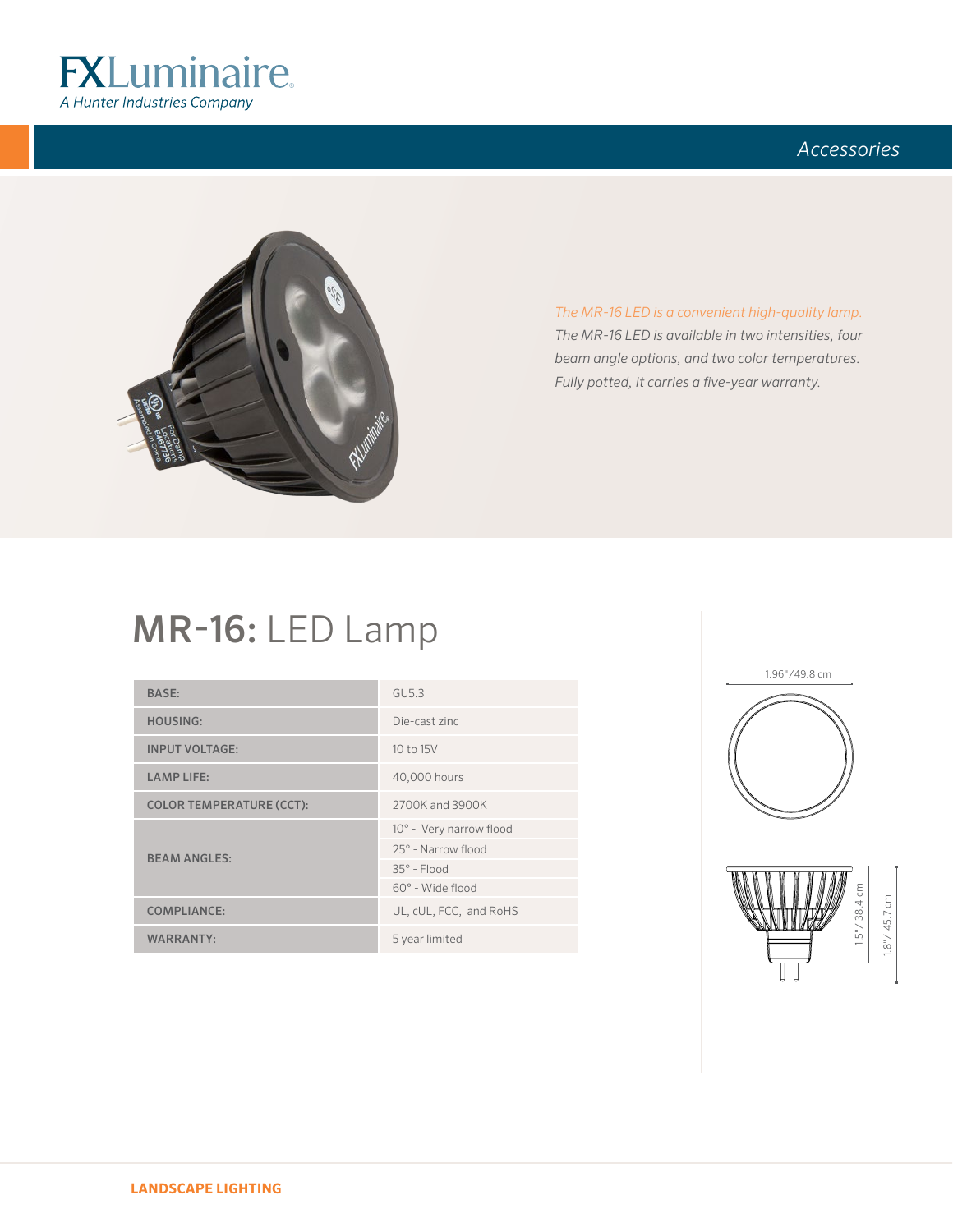## ORDERING INFORMATION *Accessories*



# MR-16: LED Lamp

#### MODEL CONFIGURATION:

| $MR-16$    | <b>LED</b><br>35              |
|------------|-------------------------------|
|            | Halogen Equivalent —          |
|            | 20 20W                        |
|            | 35 35W                        |
|            | Color Temperature ____        |
|            | W Warm (2700K)                |
|            | C Cool (3900K)                |
| Beam Angle |                               |
|            | VN Very narrow $(10^{\circ})$ |
|            | NF Narrow flood (25°)         |
|            | FL Flood (35°)                |
|            | WF Wide flood (60°            |

| <b>FIELD INSTALLED OPTIONS: Order Individually</b> |
|----------------------------------------------------|
| Hex Baffle (250015260000)                          |
| Recessor Ring (RRMR16)                             |
| <b>Frosted Lens (250015170000)</b>                 |
| Spread Lens (250013550000)                         |
| Solite Spread Lens (250015240000)                  |
|                                                    |

| Model No.    | Description       | Watts VA |     | Equivalent<br>Wattage | <b>CCT</b> | <b>Beam</b><br>Spread | <b>Max</b><br>Lumens | <b>CBCP</b> | <b>CRI</b> | <b>Efficacy</b> |
|--------------|-------------------|----------|-----|-----------------------|------------|-----------------------|----------------------|-------------|------------|-----------------|
| MR16LED20WVN | Very Narrow Flood | 4.0      | 4.3 | <b>20W</b>            | 2700K      | 10 <sup>°</sup>       | 270                  | 4610        | 79         | 67              |
| MR16LED20WNF | Narrow Flood      | 4.0      | 4.3 | 20W                   | 2700K      | 25                    | 270                  | 1690        | 79         | 67              |
| MR16LED20WFL | Flood             | 4.0      | 4.3 | <b>20W</b>            | 2700K      | 35                    | 260                  | 750         | 80         | 65              |
| MR16LED20WWF | Wide Flood        | 4.0      | 4.3 | 20W                   | 2700K      | 60                    | 250                  | 290         | 80         | 64              |
| MR16LED20CVN | Very Narrow Flood | 4.0      | 4.3 | <b>20W</b>            | 3900K      | 10                    | 300                  | 4590        | 83         | 74              |
| MR16LED20CNF | Narrow Flood      | 4.0      | 4.3 | 20W                   | 3900K      | 25                    | 315                  | 1980        | 84         | 79              |
| MR16LED20CFL | Flood             | 4.0      | 4.3 | <b>20W</b>            | 3900K      | 35                    | 290                  | 800         | 83         | 71              |
| MR16LED20CWF | Wide Flood        | 4.0      | 4.3 | <b>20W</b>            | 3900K      | 60                    | 290                  | 490         | 84         | 70              |
| MR16LED35WVN | Very Narrow Flood | 5.0      | 5.4 | 35W                   | 2700K      | 10                    | 365                  | 3260        | 82         | 74              |
| MR16LED35WNF | Narrow Flood      | 5.0      | 5.4 | 35W                   | 2700K      | 25                    | 370                  | 1600        | 82         | 75              |
| MR16LED35WFL | Flood             | 5.0      | 5.4 | 35W                   | 2700K      | 35                    | 335                  | 840         | 82         | 65              |
| MR16LED35WWF | Wide Flood        | 5.0      | 5.4 | 35W                   | 2700K      | 60                    | 340                  | 450         | 82         | 71              |
| MR16LED35CVN | Very Narrow Flood | 5.0      | 5.4 | 35W                   | 3900K      | 10 <sup>°</sup>       | 200                  | 1920        | 83         | 39              |
| MR16LED35CNF | Narrow Flood      | 5.0      | 5.4 | 35W                   | 3900K      | 25                    | 365                  | 1700        | 84         | 72              |
| MR16LED35CFL | Flood             | 5.0      | 5.4 | 35W                   | 3900K      | 35                    | 340                  | 800         | 83         | 67              |
| MR16LED35CWF | Wide Flood        | 5.0      | 5.4 | 35W                   | 3900K      | 60                    | 350                  | 520         | 83         | 69              |

#### ORDERING INFORMATION:

# **FXLuminaire.**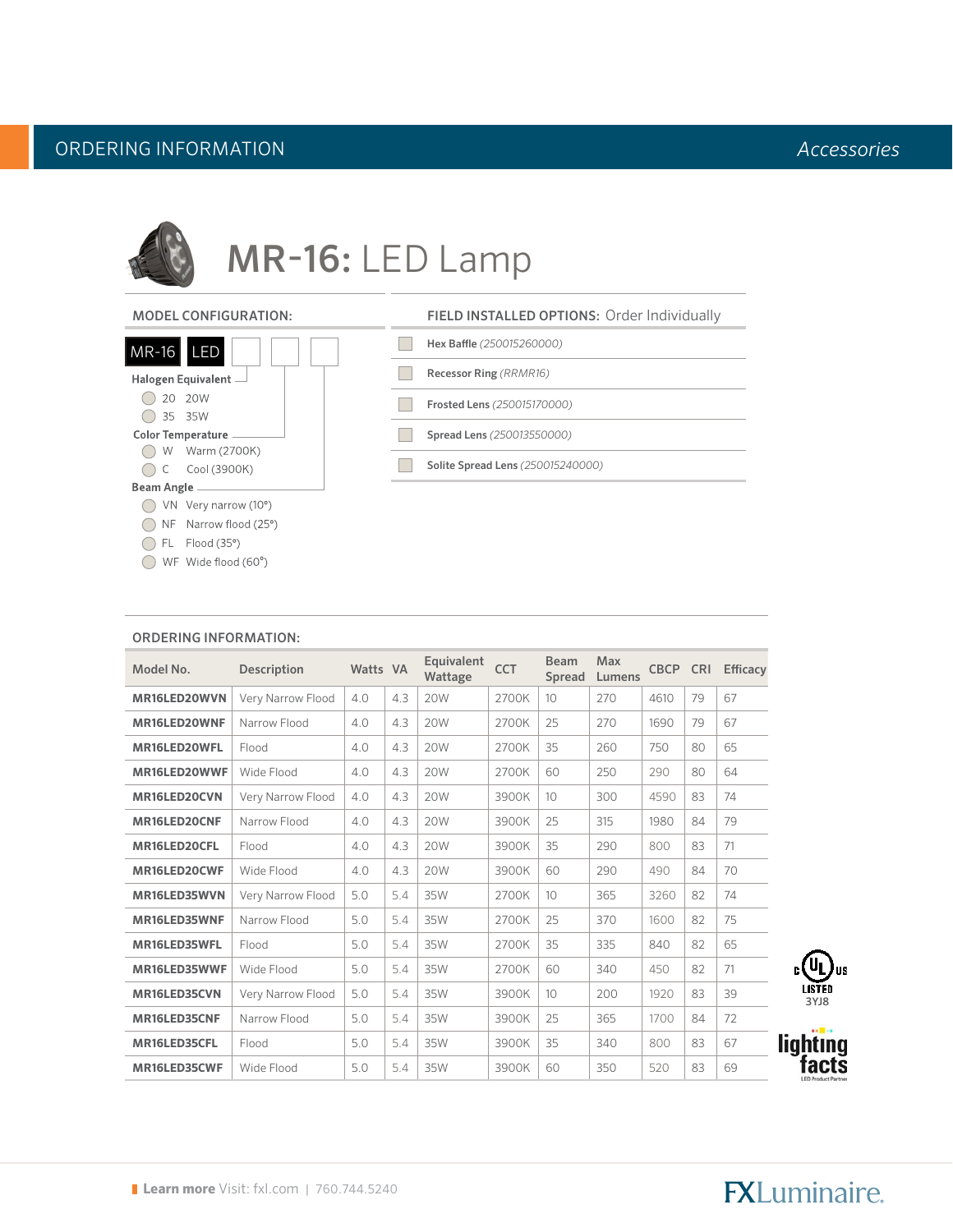### PHOTOMETRICS: MR-16 LED 20W

|           | MR16LED20WVN ILLUMINANCE AT A DISTANCE |                   |  |  |  |  |
|-----------|----------------------------------------|-------------------|--|--|--|--|
|           | <b>Center Beam FC</b>                  | <b>Beam Width</b> |  |  |  |  |
| $3.0$ ft  | 513 fc                                 | $0.5$ ft          |  |  |  |  |
| $6.0$ ft  | 128 fc                                 | $1.0$ ft          |  |  |  |  |
| $9.0$ ft  | 57.0 fc                                | $1.5$ ft          |  |  |  |  |
| 12.0 ft   | $32.1$ fc                              | $2.0$ ft          |  |  |  |  |
| $15.0$ ft | $20.5$ fc                              | $2.5$ ft          |  |  |  |  |
| 18.0 ft   | $14.3$ fc.                             | $3.0$ ft          |  |  |  |  |
|           | Vertical Spread: 10°                   |                   |  |  |  |  |

#### MR16LED20WFL ILLUMINANCE AT A DISTANCE

|          | <b>Center Beam FC</b> | <b>Beam Width</b> |
|----------|-----------------------|-------------------|
| $3.0$ ft | 84.0 fc               | $1.6$ ft          |
| $6.0$ ft | $21.0$ fc             | $3.2$ ft          |
| $9.0$ ft | $9.34$ fc             | $4.7$ ft          |
| 12.0 ft  | $5.25$ fc             | $6.3$ ft          |
| 15.0 ft  | 3.36 fc               | $7.9$ ft          |
| 18.0 ft  | $2.33$ fc             | $9.5$ ft          |

**Vertical Spread: 35°** 

#### MR16LED20CVN ILLUMINANCE AT A DISTANCE

|          | <b>Center Beam FC</b> | <b>Beam Width</b> |
|----------|-----------------------|-------------------|
| $3.0$ ft | 214 fc                | $0.5$ ft          |
| $6.0$ ft | 53.4 fc               | 0.9 <sub>ft</sub> |
| $9.0$ ft | 23.8 fc               | $1.4$ ft          |
| 12.0 ft  | $13.4$ fc             | 1.9 <sub>ft</sub> |
| 15.0 ft  | 8.55 fc               | $2.3$ ft          |
| 18.0 ft  | 5.94 fc               | 2.8 <sub>ft</sub> |
|          | Vertical Spread: 10°  |                   |

MR16LED20CFL ILLUMINANCE AT A DISTANCE



MR16LED20WNF ILLUMINANCE AT A DISTANCE

|                 | <b>Center Beam FC</b> | <b>Beam Width</b> |
|-----------------|-----------------------|-------------------|
| 0 ft            | 188 fc                | $1.0$ ft          |
| 0 ft            | 47.1 fc               | $2.0$ ft          |
| 0 ft            | 20.9 fc               | 3.1 <sub>ft</sub> |
| 0 <sub>ft</sub> | 11.8 fc               | $4.1$ ft          |
| 0 <sub>ft</sub> | 7.54 fc               | 5.1 <sub>ft</sub> |
| 0 <sub>ft</sub> | 5.23 fc               | 6.1 <sub>ft</sub> |
|                 |                       |                   |

Vertical Spread: 25°

3.0 6.0 9.0 12.0 15.0 18.0

MR16LED20WWF ILLUMINANCE AT A DISTANCE



Vertical Spread: 60º

#### MR16LED20CNF ILLUMINANCE AT A DISTANCE

|           | <b>Center Beam FC</b> | <b>Beam Width</b> |
|-----------|-----------------------|-------------------|
| $3.0$ ft  | 220 fc                | $1.0$ ft          |
| $6.0$ ft  | 55.1 fc               | $2.0$ ft          |
| $9.0$ ft  | 24.5 fc               | $3.0$ ft          |
| $12.0$ ft | 13.8 fc               | 4.0 <sub>ft</sub> |
|           | 8.82 fc               | $5.0$ ft          |
| 15.0 ft   | $6.12$ fc             | $6.0$ ft          |
| 18.0 ft   |                       |                   |
|           | Vertical Spread: 25°  |                   |

MR16LED20CWF ILLUMINANCE AT A DISTANCE



Beam angle is defined as two times the vertical angle at which the intensity is 50% of the maximum. It is calculated using LM-79 method for SSL Luminaires.

# **FXLuminaire.**

Vertical Spread: 35º